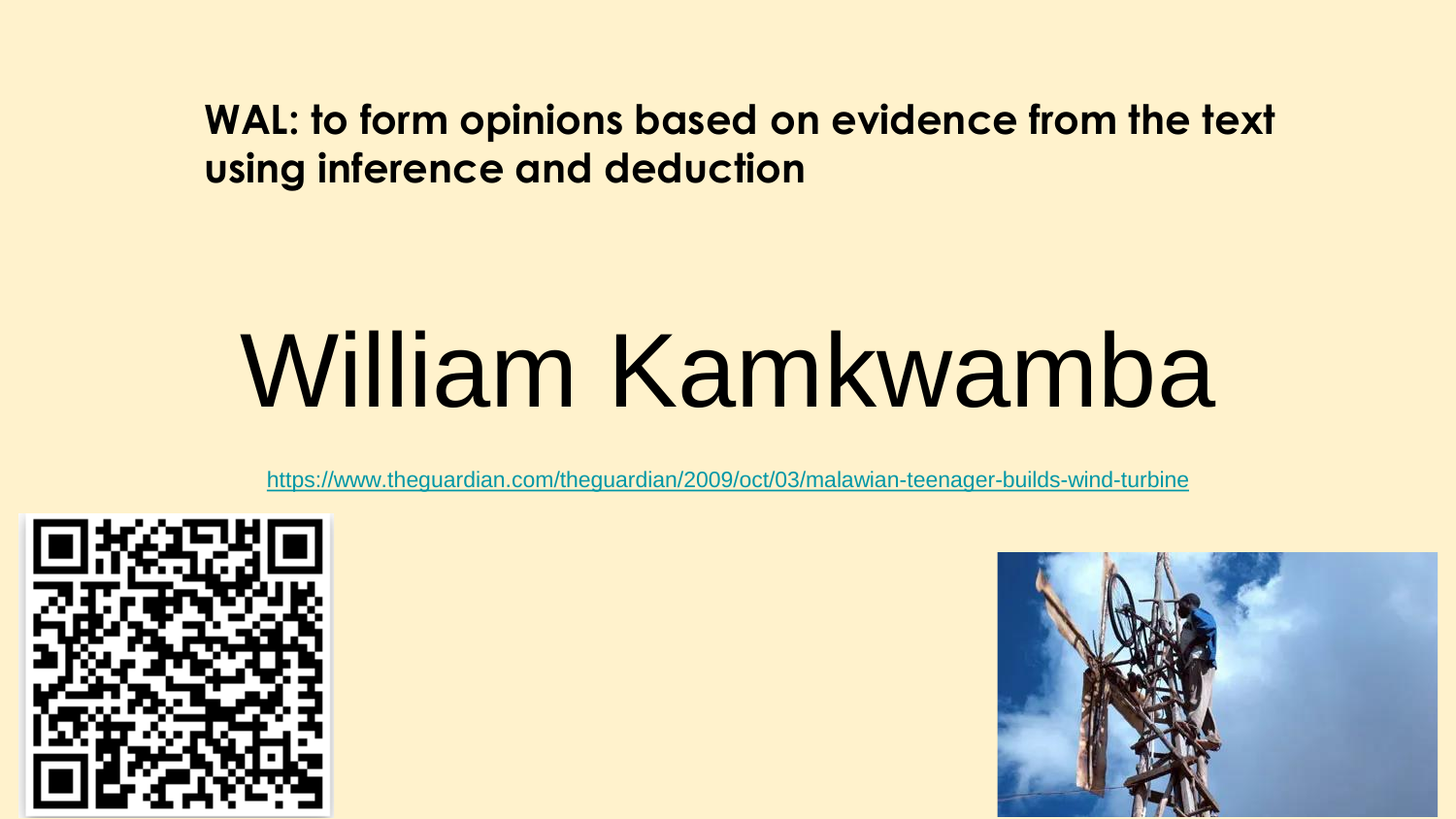### Vocabulary Check

- Now he's **lauded** by **environmentalists**
- during a terrible **drought**
- he then built a **rudimentary** wooden tower
- equally **innovative** and **inventive** people
- Water **distillation** process
- **devised ingenious** ways to lift water from rivers and wells for **irrigation**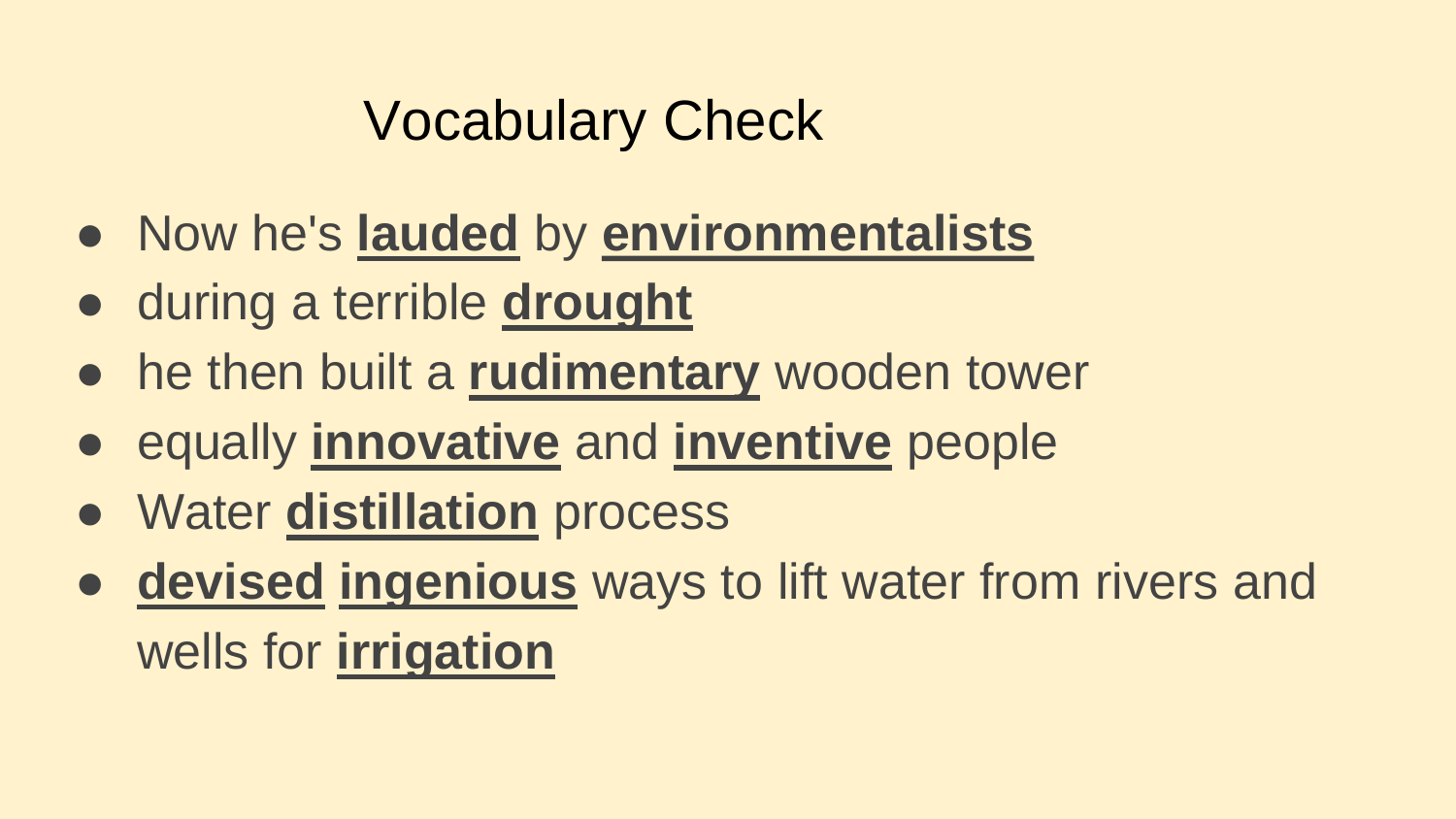### Quick Start

- 1. When was this article published?
- 2. Why did William stop going to school?
- 3. How old was he when he left school?
- 4. How did he learn about motors and electricity?
- 5. What did William use to create a generator?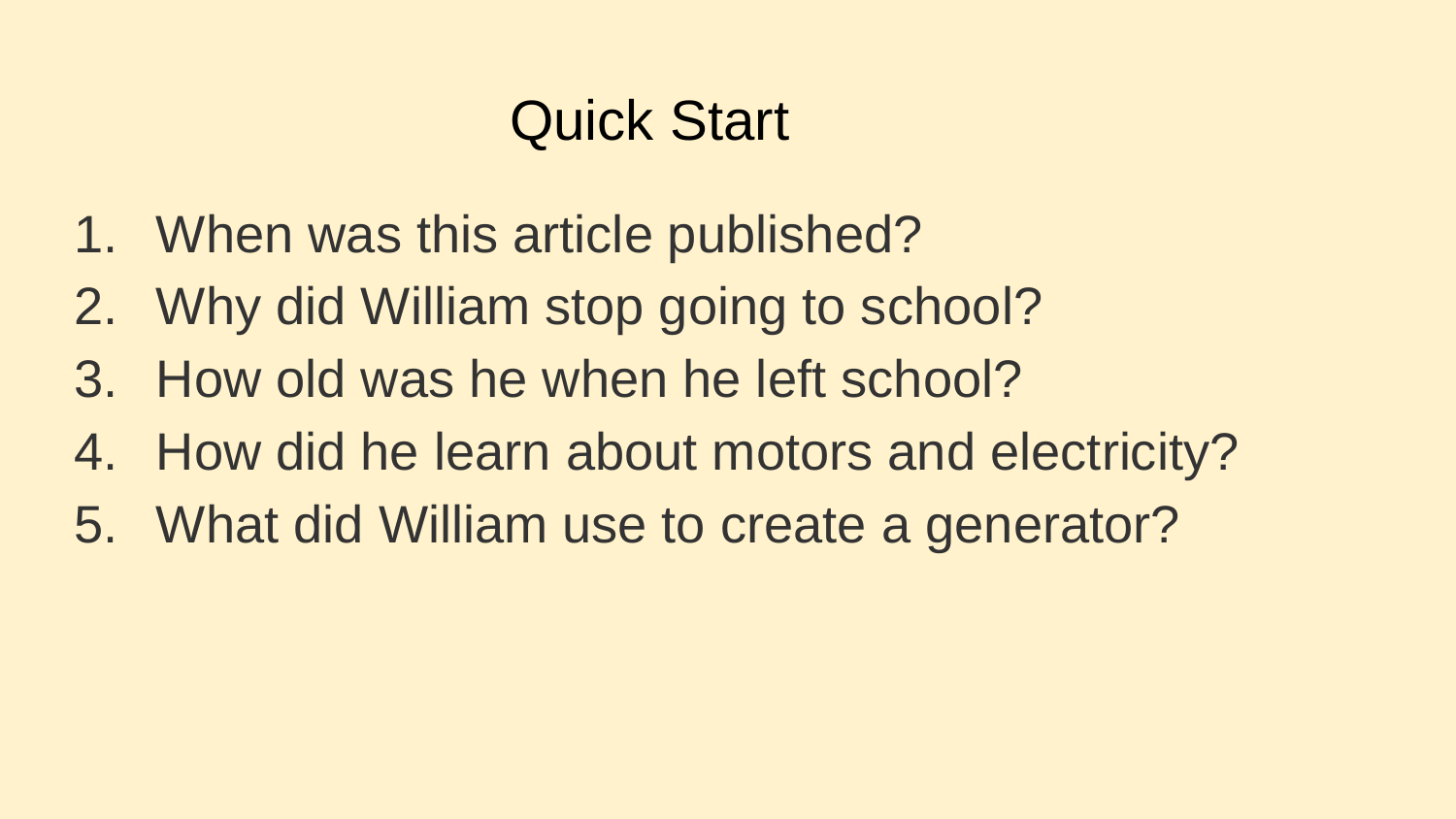### Individual Thinking



### Why is William described as semi-educated?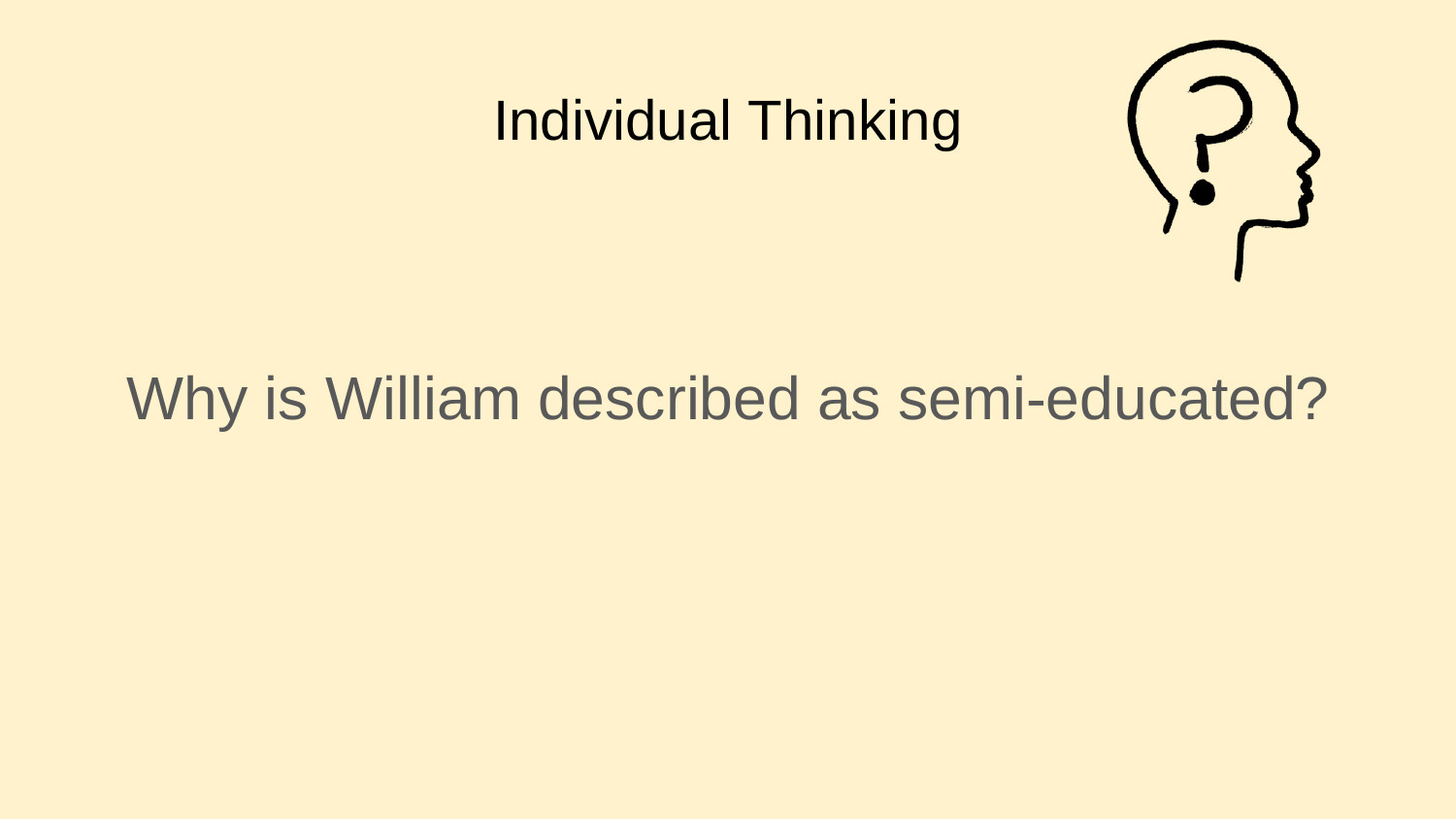### Individual Thinking



### Is William's situation unusual?

### Explain your answer fully using evidence from the text.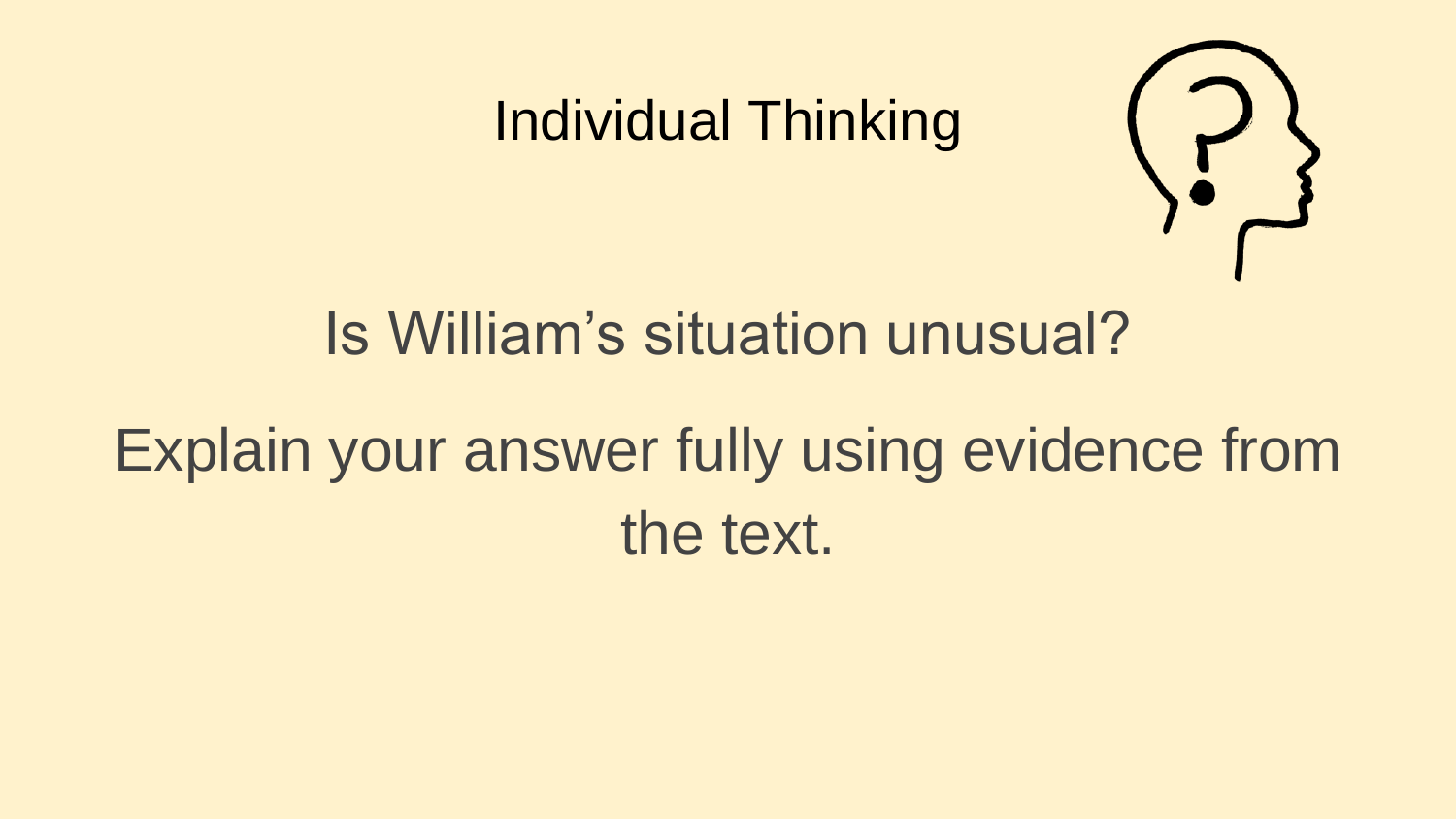#### Partnered Talk



### What opinion do you have of the inventors within this article?

Why do you think this?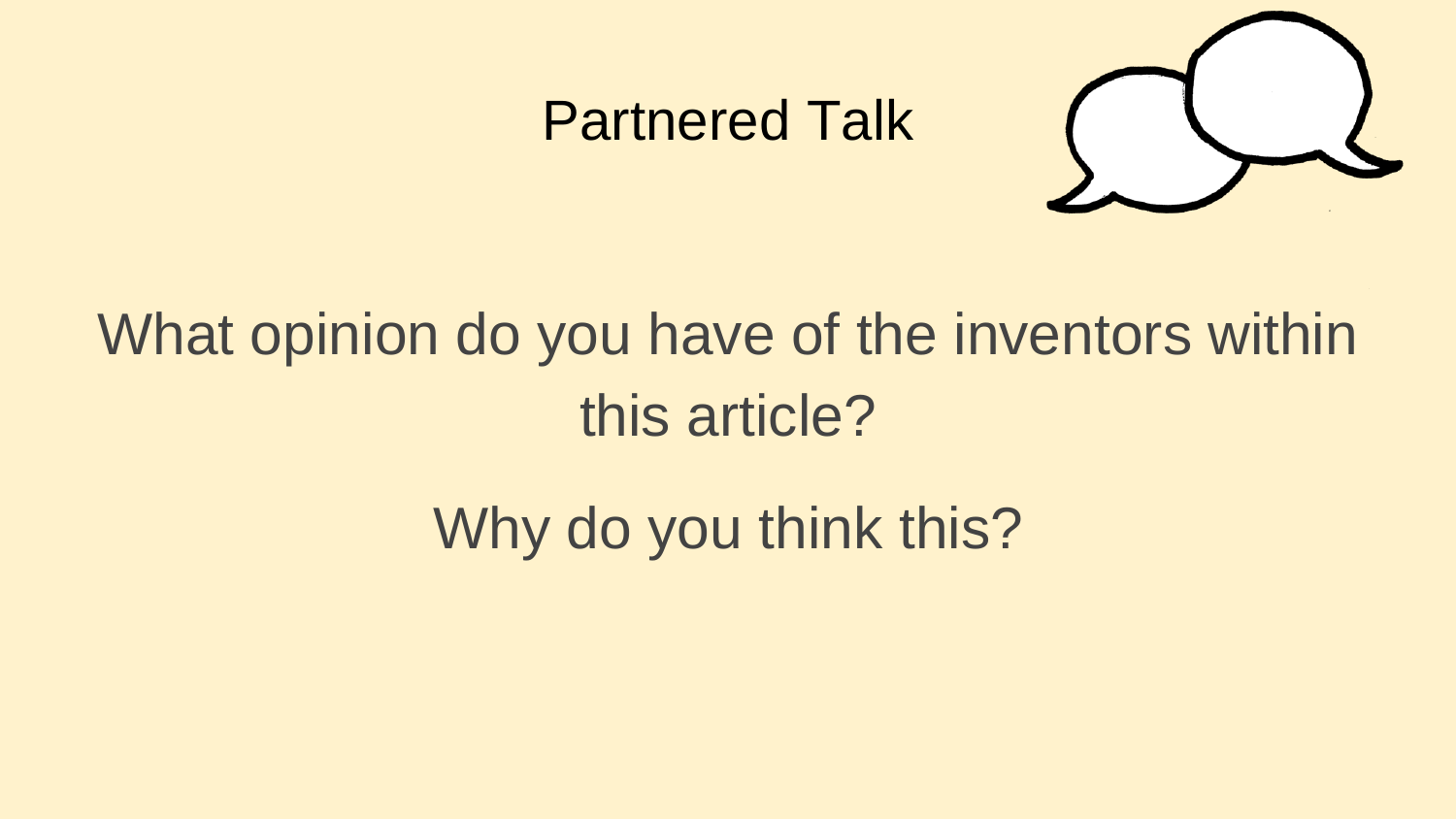### Individual Thinking



### Choose one word to describe William, considering what you have read.

Explain fully why you have chosen your answer, using evidence from the text.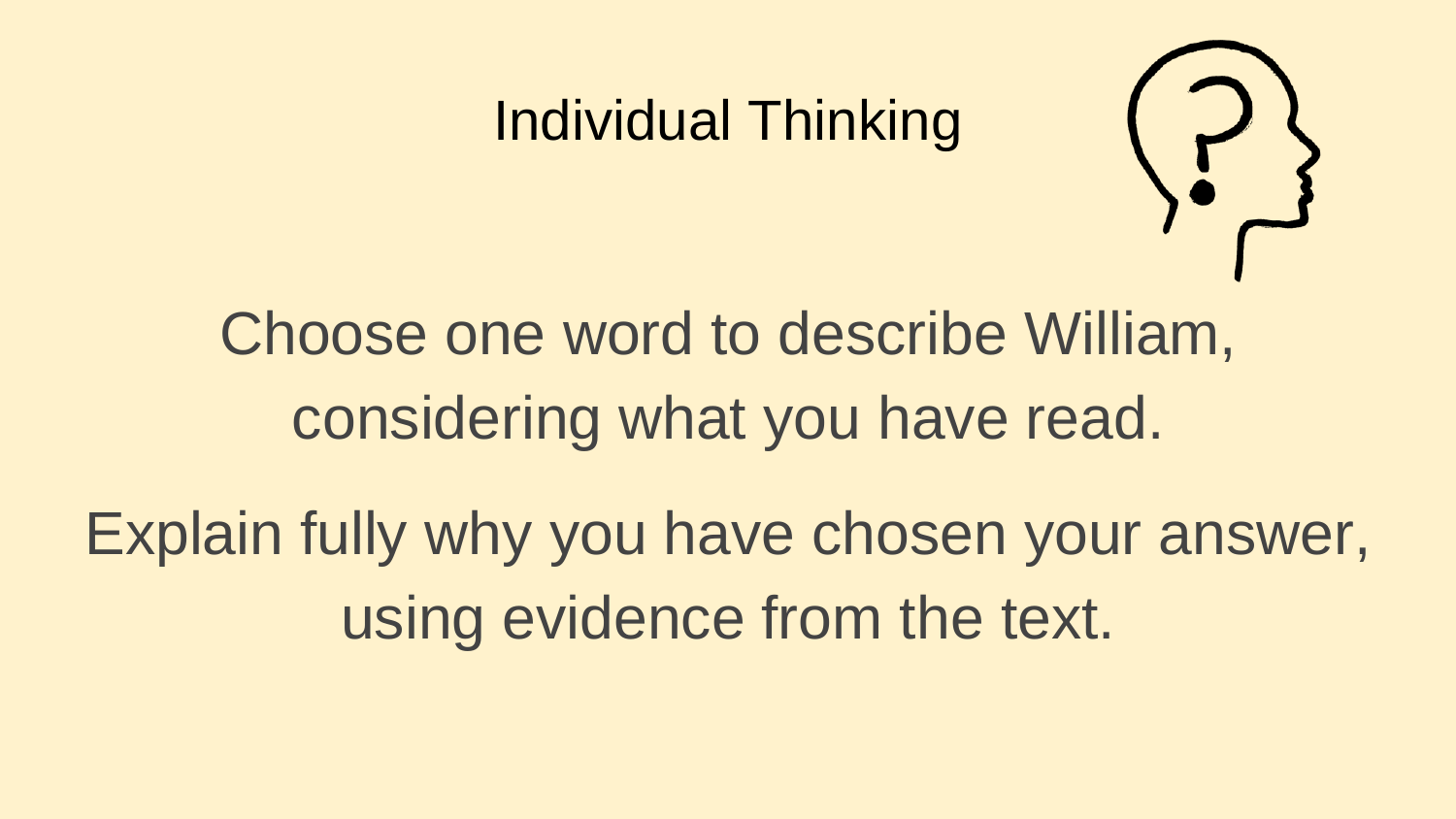#### Partnered Talk



## What argument could you present to someone who says you need education to be 'intelligent'?